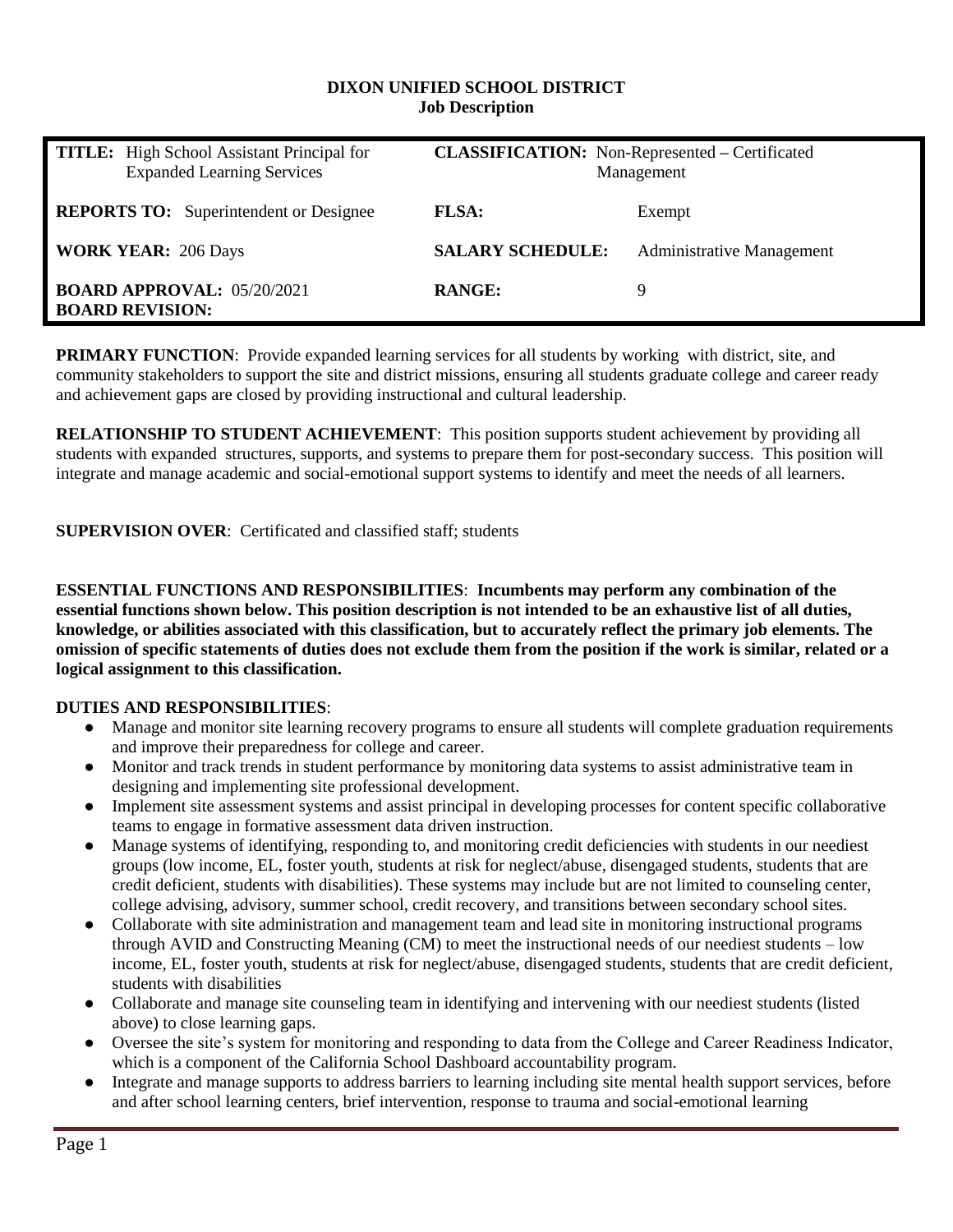- Oversee and advise the PBIS team and Wellness Center to ensure a school culture that embraces equitable practices that support students academically and socially and is responsive to the needs of all student groups.
- Manage collection and analysis of school-wide culture data and collaborate with site leadership, including administration, leadership, PBIS, and AVID to develop responses to culture data.
- Other duties as assigned.

### **LICENSES AND REQUIREMENTS:**

- A valid Administrative Services Credential issued by the California Commission on Teacher Credentialing.
- Five years minimum experience as a teacher.
- Fingerprint/criminal justice clearance.
- Possession of a negative TB risk assessment certificate and, if risk factors are identified, a negative TB examination, that is no more than 60 days old and renewable at least once every four years.

#### **KNOWLEDGE AND ABILITIES: The following outline of essential knowledge, abilities, and physical requirements is not exhaustive and may be supplemented as necessary in accordance with the job.**

KNOWLEDGE OF:

- Principles, techniques, strategies, goals, and objectives of public education.
- California Professional Standards for Educational Leaders.
- Curriculum development, instructional program delivery strategies, and program supervision, assessment, and evaluation experience.
- Effective professional development planning and implementation.
- The California School Dashboard and System of Support and all of its related components.
- Assessment systems and practices used within the District.
- PBIS planning and implementation strategies.
- Performance evaluation techniques pertaining to program and personnel performance effectiveness.
- Human relations strategies including conflict resolution, team building, and FRISK processes.
- Strong understanding of rigorous, effective instruction.
- Positive communication skills.

ABILITY TO:

- Effectively utilize and evaluate data management tools.
- Effectively utilize instructional technology.
- Ability to lead and manage staff and students.

*\*Consideration will be given to qualified disabled persons who with reasonable accommodation can perform the essential functions of the job.* 

## **WORKING CONDITIONS:**

WORK ENVIRONMENT:

#### PHYSICAL ACTIVITY REQUIREMENTS:

*Work Position (Percentage of Time):* 

| Standing: | Walking: | Sitting: |
|-----------|----------|----------|
|           |          |          |